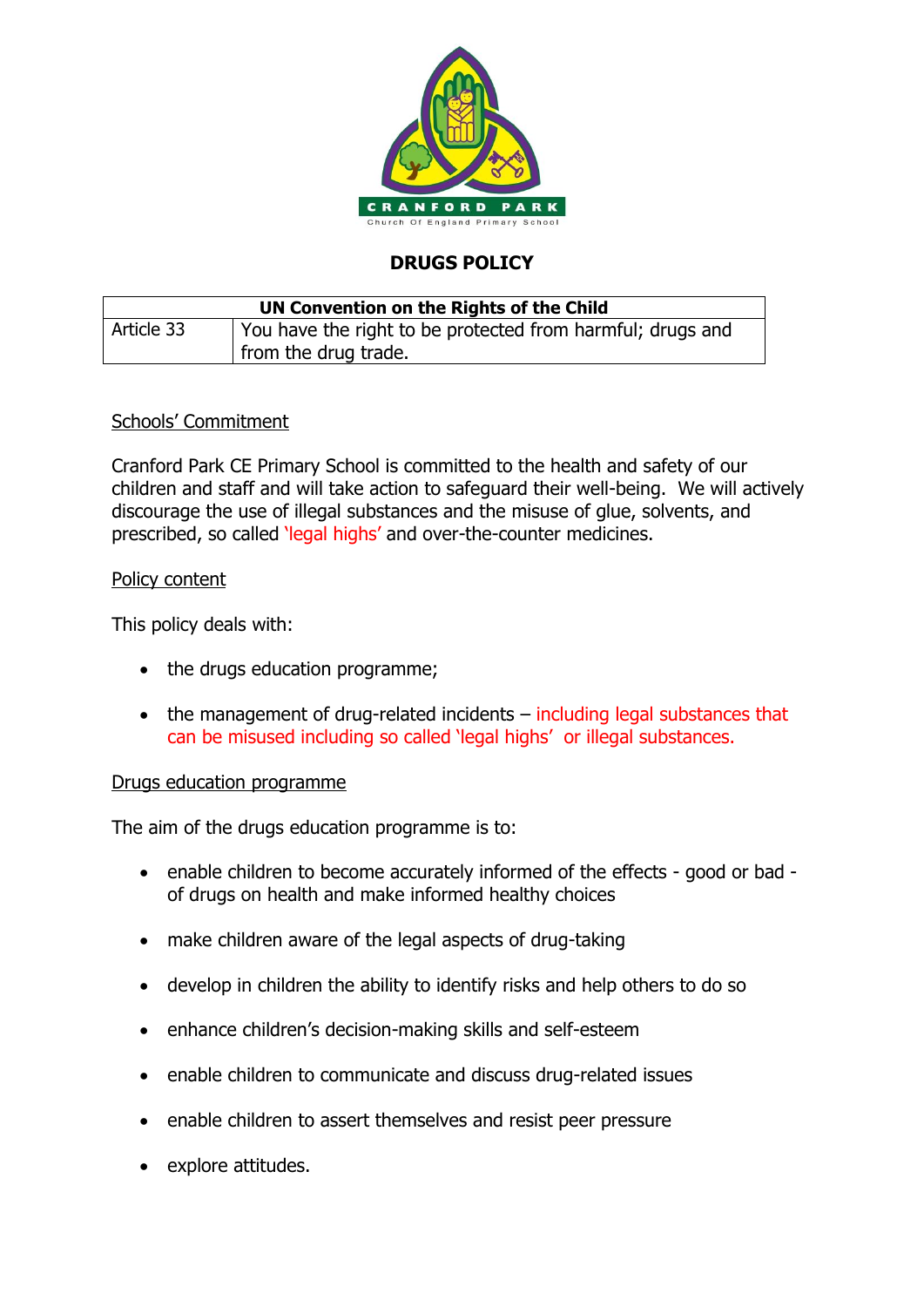Drug education will be part of the Personal, Social and Health Education and Citizenship programme and will be supported by each school's participation in the Getting It Right initiative involving visits by school liaison officers from Hampshire Constabulary.

In the infant and lower junior years, children will learn about general issues with regard to medicines and keeping healthy. In years 5 and 6, children will be taught about the use and misuse of drugs. Throughout the school, children will take part in activities which aim to develop their self-confidence, understanding of risks & pressures, as well as assertiveness.

#### Management of drug-related incidents

Where a child is found in possession of cigarettes, alcohol, glue, solvents or any other inappropriate substance, parents will be informed and appropriate steps taken.

Hearsay or suspicion that a pupil might be engaged in substance misuse or other concerns should be reported to the Headteacher and, if deemed serious, should be entered into a log.

If there is a reasonable suspicion that a child has brought inappropriate substances into school, staff will not search a child's property or person, but will try to persuade the child to produce voluntarily the substance by asking him/her to turn out his/her pockets or bag. Any searches will carried out with the express permission of the Head Teacher, or in their absence, with the permission of the Deputy/Assistant Head Teacher. Any searches will be carried out in accordance with the latest DfE Guidelines.

In an emergency arising from an incident involving substance abuse, the well-being of the child is paramount and all steps will be taken to ensure the child's safety.

The misuse of drugs is a serious matter and, in the event of any serious incident, the school will consult the police and parents will be informed. The school's Designated Safeguarding Lead will also be informed and will decided on any additional steps that need to be taken.

All incident or concerns will be logged by the head teacher or appropriate member of the leadership team. The Full Governing Body will receive an a report on drugs related issues as part of the head teacher's report.

## Pastoral Support

At Cranford Park Primary, the school takes is pastoral role seriously. It will aim to support all those concerned.